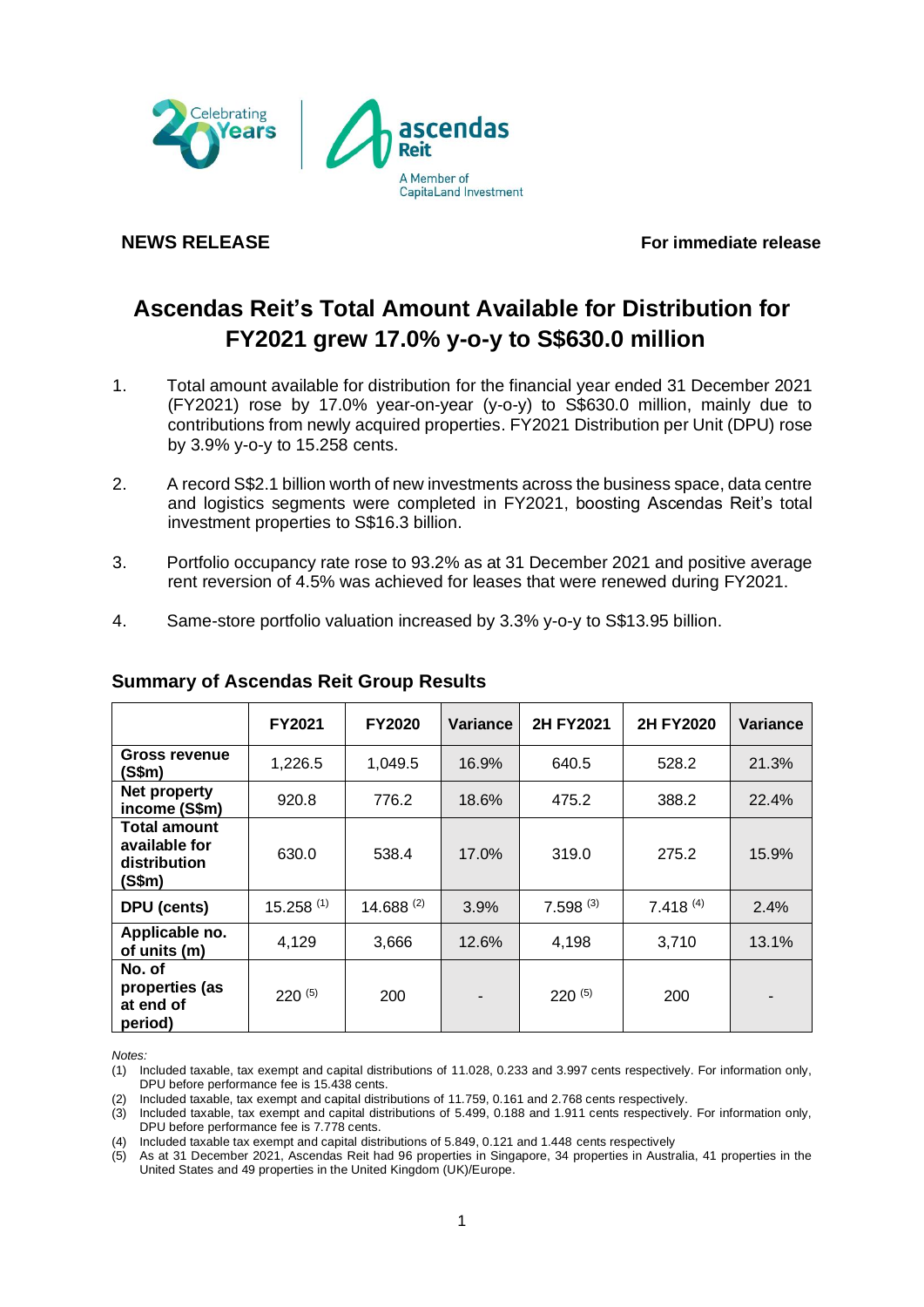*8 February 2022, Singapore* – The Board of Directors of Ascendas Funds Management (S) Limited (the Manager), the Manager of Ascendas Real Estate Investment Trust (Ascendas Reit), is pleased to report that gross revenue for FY2021 rose by 16.9% y-o-y to S\$1.2 billion. The increase was mainly attributable to contributions from newly acquired properties and completed developments during FY2020 and FY2021.

In tandem with the increase in gross revenue, net property income rose 18.6% y-o-y to S\$920.8 million and total amount available for distribution rose 17.0% y-o-y to S\$630.0 million.

Based on Ascendas Reit's FY2021 performance, the Manager is entitled to receive approximately S\$15.8 million of performance fee. In view of the COVID-19 rental rebates mandated by the Singapore government that resulted in a lower FY2020 DPU, the Manager has voluntarily made a one-off waiver of its entitled performance fee to the extent of the effect of the rental rebates. Hence, the Unitholders will receive 15.258 Singapore cents (+3.9% y-oy) instead of 15.058 Singapore cents (+2.5% y-o-y) for FY2021.

Mr William Tay, Chief Executive Officer and Executive Director of the Manager, said: "We are pleased to deliver a year-on-year DPU growth of 3.9% to Unitholders. Ascendas Reit's portfolio occupancy rate remained healthy at 93.2% and also achieved a positive average rent reversion of 4.5% in FY2021.

In the last financial year, we deployed over S\$2 billion in capital to invest in properties across our four existing markets. Properties in new economy sectors such as technology, life science, data centre and logistics now represent a significant 81% of Ascendas Reit's total assets under management and contributed 78% to FY2021's total gross revenue. Ascendas Reit is wellpositioned to capture growth in the new economy."

#### **Value-adding Investments**

During FY2021, Ascendas Reit completed a record S\$2.1 billion worth of new investments bringing total investment properties to S\$16.3 billion.

The acquisition of 11 data centres across the UK, France, the Netherlands and Switzerland worth S\$904.6 million marked Ascendas Reit's first foray into the overseas data centre market. Two business space properties, Galaxis (remaining 75% interest) and 1-5 Thomas Holt Drive, located in the technology precincts in one-north, Singapore, and Macquarie Park in Sydney, Australia respectively, were also acquired for S\$818.4 million.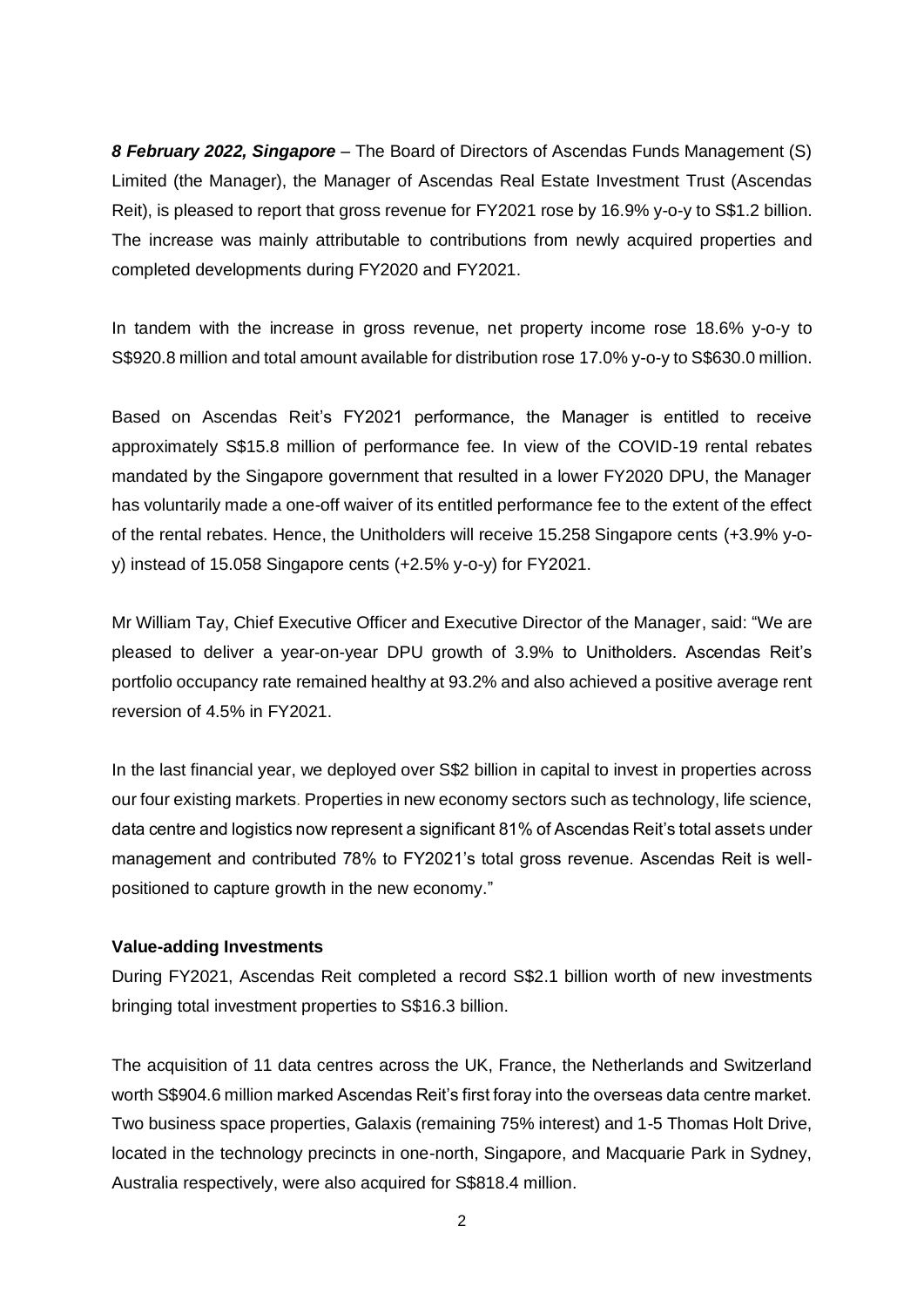In the second half of 2021, the built-to-suit business space property for Grab's Headquarters in Singapore was completed for S\$184.6 million. Subsequently, Ascendas Reit expanded its logistics portfolio by acquiring 11 last-mile logistics properties in Kansas City, USA, for S\$207.8 million.

These new investments in technology-focused business spaces, data centres and logistics facilities augment Ascendas Reit's multi-asset portfolio and are poised to benefit from the accelerating digital and e-commerce trends globally.

The Manager continues to undertake asset enhancement initiatives (AEIs) to upgrade its properties and enhance returns from its existing portfolio. In FY2021, three AEIs (21 Changi South Avenue 2 and Hansapoint in Singapore and 100 & 108 Wickham Street in Brisbane, Australia) were completed for S\$23.3 million.

In January 2022, UBIX, a high-specifications industrial property in Singapore, was completed for S\$38.2 million. The five-storey premium industrial property is well located next to Ubi MRT station and features modern workspaces with large floorplates of up to 4,300 sqm.

There are six on-going development and AEI projects worth S\$647.0 million. The largest ongoing project is the joint redevelopment of 1 Science Park Drive through Ascendas Reit's 34% stake (S\$300.2 million) in a special purpose trust with CapitaLand Development, the development arm of Ascendas Reit's sponsor group. Expected to be ready in 2025, this transformative redevelopment will unlock value of the prime site and create a world-class life science and innovation campus within Singapore Science Park 1.

#### **Capital Recycling**

In FY2021, a total of five properties were divested in Australia and Singapore for S\$247.9 million. This is in line with the Manager's proactive asset management strategy to recycle capital and improve the quality of its portfolio to optimise returns for Unitholders.

Part of the net proceeds from the divestments have been redeployed to partially finance the acquisition of 11 logistics properties in Kansas City, USA, as well as its share of equity investment in the joint venture for the redevelopment of 1 Science Park Drive.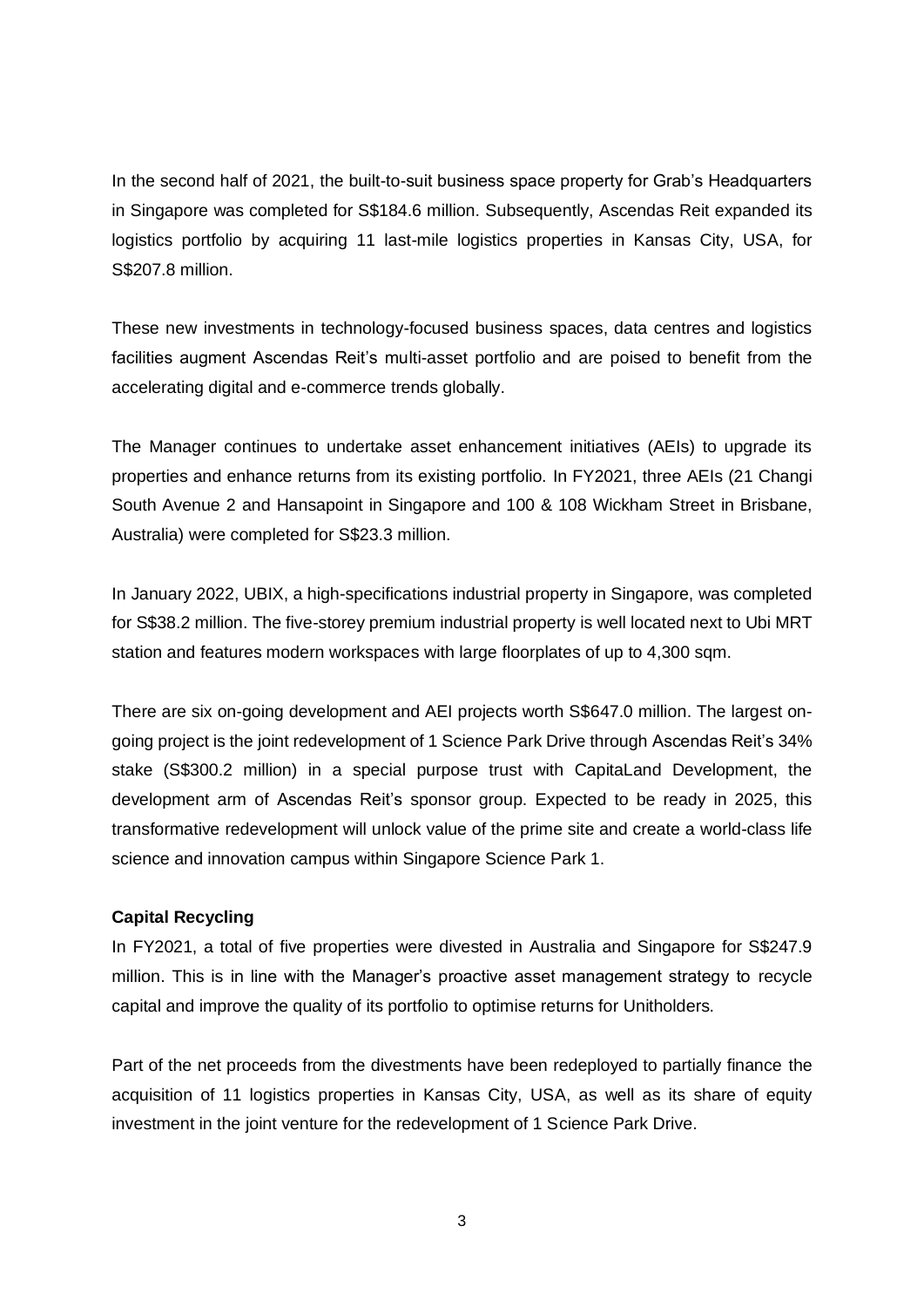#### **A Diversified and Resilient Portfolio**

As at 31 December 2021, Ascendas Reit's S\$16.3 billion portfolio had a customer base of more than 1,570 tenants. The portfolio is diversified geographically across the developed markets of Singapore (61%), Australia (14%), the USA (14%) and the UK / Europe (11%). Its 220 properties include business spaces<sup>1</sup> (48%), logistics and distribution centres (23%), industrial properties<sup>2</sup> (20%) and data centres (9%).

Overall, portfolio occupancy rate improved to 93.2% quarter-on-quarter (q-o-q) (30 September 2021: 91.7%) driven mainly by improvements in the Singapore, Australia and USA portfolios.

Occupancy rate of the Singapore portfolio rose to 90.2% as at 31 December 2021 from 88.5% a quarter ago. This was mainly attributable to higher occupancies at a logistics property, Xilin Districentre A & B, (31 December 2021: 100%; 30 September 2021: 68.6%) and two business space properties, Nucleos (31 December 2021: 98.4%; 30 September 2021: 80.9%) and The Alpha (31 December 2021: 74.0%; 30 September 2021: 47.1%).

Occupancy of the USA portfolio rose to 94.5% (30 September 2021: 91.4%) taking into account the newly acquired portfolio of 11 logistics properties in Kansas City, which achieved full occupancy shortly after the acquisition in November 2021 when its occupancy rate was 92.6%.

The Australia and UK/Europe portfolio occupancy rates remained healthy at 99.2% (30 September 2021: 97.5%) and 96.7% (30 September 2021: 98.2%) respectively.

For FY2021, the portfolio recorded positive average rental reversion<sup>3</sup> of 4.5% for leases that were renewed in multi-tenant buildings (4Q FY2021: +2.9%). Positive average rental reversions of +2.9%, +22.6% and +6.2% were achieved in Singapore, the USA and UK/Europe respectively.

Based on new leases signed in FY2021, tenants from the Information Technology & Data Centre sector accounted for the largest proportion of new demand by gross rental income at 25.5%, followed by the Biomedical and Agri/Aquaculture sector at 24.6%.

<sup>1</sup> Includes business & science park/suburban offices.

<sup>&</sup>lt;sup>2</sup> Includes high specifications industrial properties, light industrial properties/flatted factories, and integrated development, amenities & retail properties.

<sup>&</sup>lt;sup>3</sup> Percentage change of the average gross rent over the lease period of the renewed leases against the preceding average gross rent from lease start date. Takes into account renewed leases that were signed in the respective period and average gross rents are weighted by area renewed.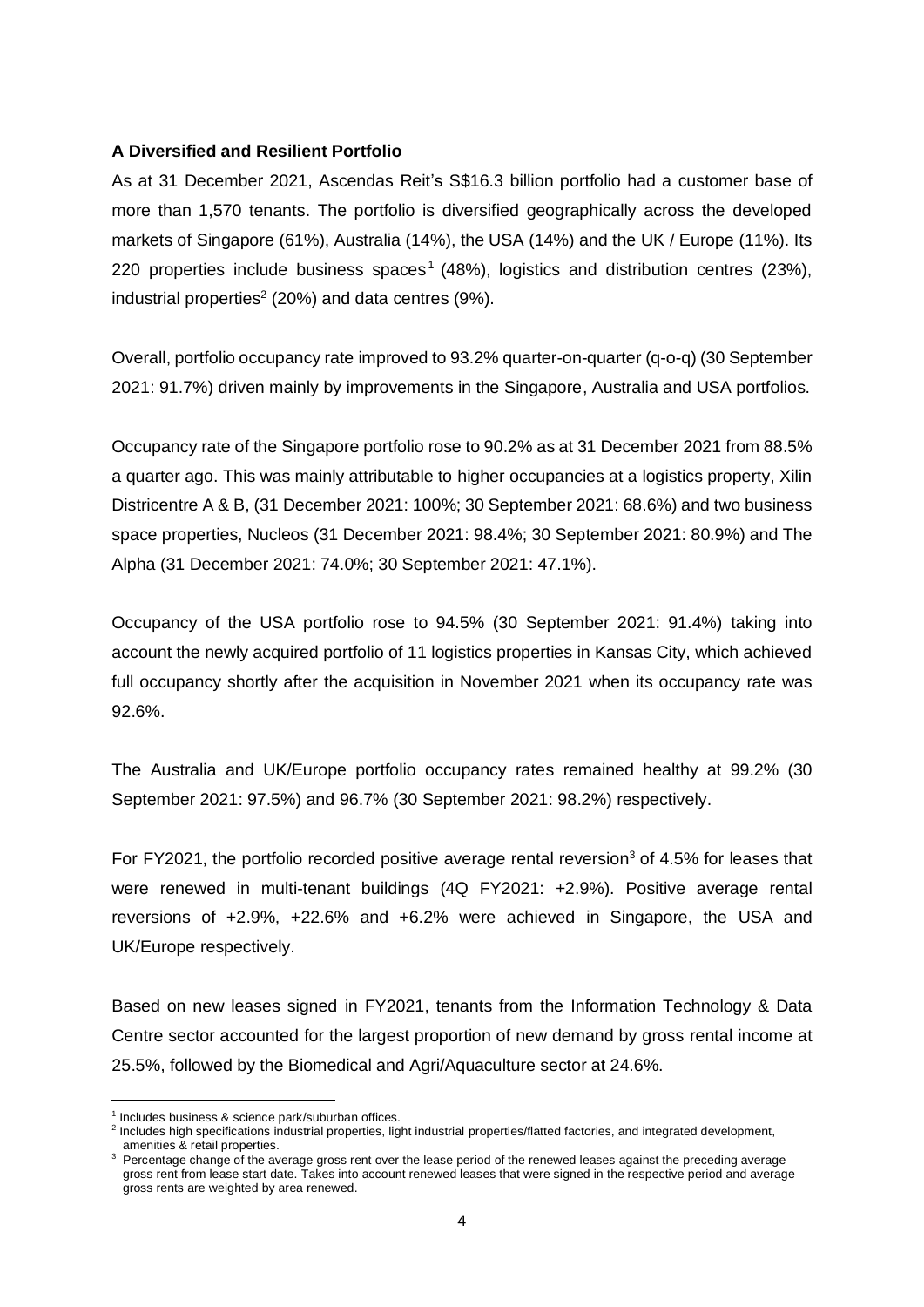The portfolio's weighted average lease expiry (WALE) stood at 3.8 years and about 18.7% of Ascendas Reit's gross rental income will be due for renewal in FY2022.

#### **Valuation Uplift**

Ascendas Reit's investment properties are assessed by independent valuers every year. For the financial year ended 31 December 2021, Ascendas Reit's total portfolio<sup>4</sup> was valued at S\$16.3 billion. Same-store valuation<sup>5</sup> rose 3.3% to S\$13.95 billion. The valuation uplift demonstrates the strong property fundamentals of the portfolio in Ascendas Reit.

#### **Proactive Capital Management**

As at 31 December 2021, aggregate leverage was healthy at 35.9% (30 June 2021: 37.6%, 31 December 2020: 32.8%). Weighted average all-in cost of borrowing improved to 2.2% (30 June 2021: 2.4%, 31 December 2020: 2.7%) and the debt maturity profile remains well-spread out with weighted average tenure of debt outstanding at 3.5 years.

Ascendas Reit's liquidity position remains robust. Operating cashflow is stable, underpinned by a well-diversified portfolio.

About 79.4% of Ascendas Reit's borrowings are on fixed rates for an average term of 3.6 years. A high level of natural hedge of approximately 76% was maintained for the overseas investments to minimise the effects of any adverse exchange rate fluctuations.

Ascendas Reit continues to enjoy the A3 credit rating by Moody's.

## **Sustainability Efforts**

Ascendas Reit remains committed to improving the environmental sustainability of its portfolio. To-date, 49 properties have achieved green building certifications <sup>6</sup> and Ascendas Reit continues to have the largest number of BCA Green Mark building certifications in Singapore amongst Singapore REITs with 40 such buildings.

<sup>4</sup> Comprises 217 properties, excluding three properties, 25 Ubi Road 4, 27 Ubi Road 4 and iQuest@IBP, which are under redevelopment.

<sup>&</sup>lt;sup>5</sup> Same-store valuation comprises 192 properties, excluding divested properties, newly acquired/completed properties and properties under redevelopment during FY2021.

<sup>6</sup> Includes non-Ascendas Reit managed properties.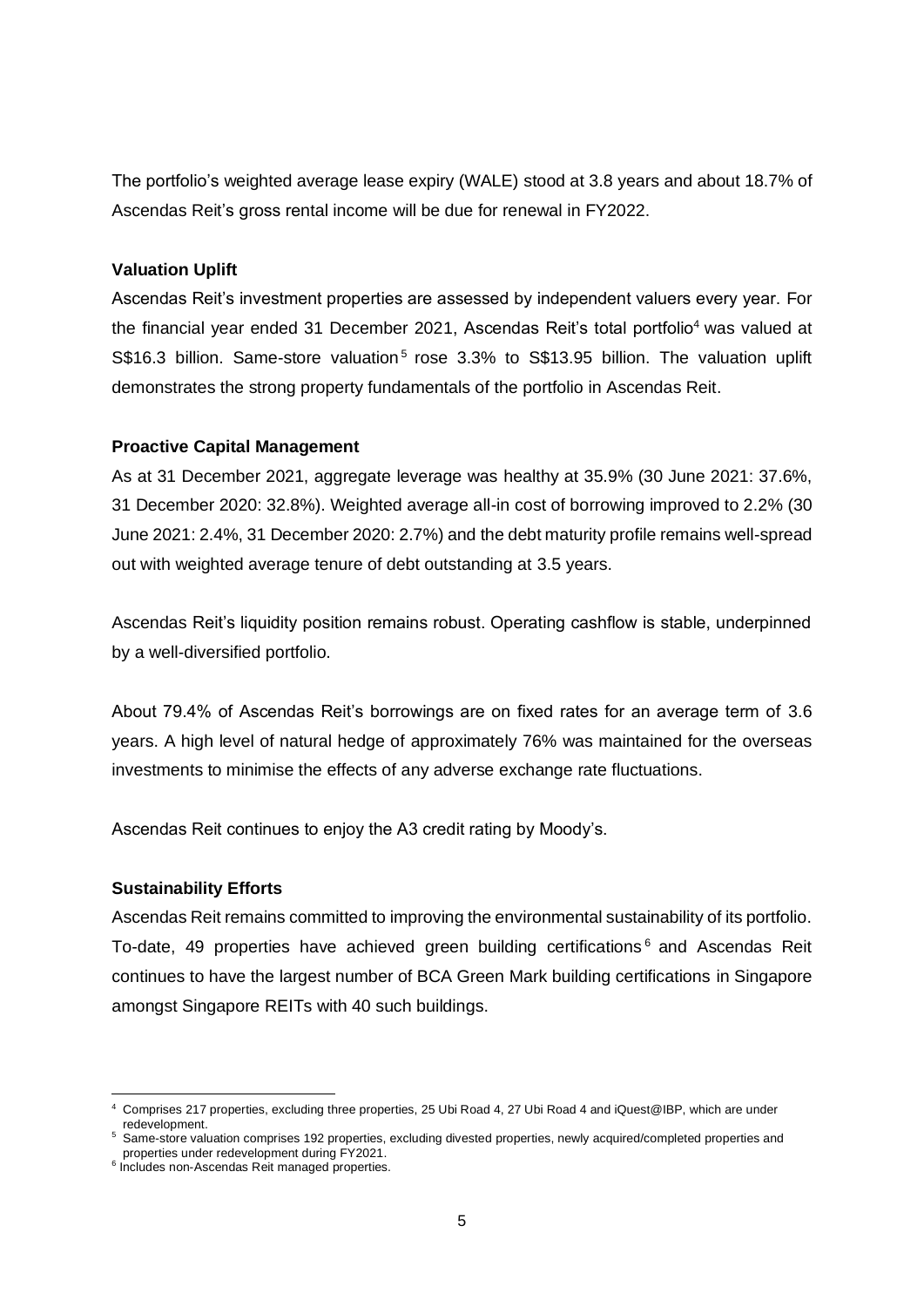During the year, solar panels were installed at 37A Tampines Street 92 in Singapore, expanding its rooftop solar generation capacity. Ascendas Reit's combined rooftop solar farm across seven of its properties is expected to generate approximately 11,462 megawatt hours of renewable energy that will help to avoid over 4,676 tonnes of carbon emissions, equivalent to energy for over 2,400 households annually<sup>7</sup>.

#### **Outlook**

In January 2022, the International Monetary Fund (IMF) lowered its global growth forecast for 2022 by 50 basis points to 4.4%. Global recovery is expected to continue at a more moderate pace weighed down by the surge in Omicron infections worldwide and supply chain disruptions.

## **Singapore**

The Singapore economy recovered from a 5.4% contraction in 2020 and expanded by 7.2% y-o-y in 2021. The Ministry of Trade and Industry (MTI) projected that the economy will grow at between 3.0% and 5.0% in 2022 (source: MTI).

With the high vaccination rate in Singapore, the government has allowed 50% of the workforce, and only fully vaccinated employees, to return to the office from 1 January 2022. Notwithstanding the gradual reopening in Singapore, the uncertainties posed by the Omicron wave and the large supply of new industrial properties completing in 2022 may put some pressure on rental rates and occupancy.

Ascendas Reit's Singapore portfolio worth S\$9.9 billion comprises business space, logistics and distribution centres, industrial properties and data centres, allowing it to serve a wide range of customers from industries including technology, life sciences, manufacturing and logistics across their entire chain of operations.

As part of Ascendas Reit's asset rejuvenation plan, several asset enhancement initiatives and redevelopment were completed recently to upgrade property specifications, unlock value through repositioning or meet green rating requirements. These properties are expected to generate higher returns for us.

<sup>7</sup> [Average annual consumption of a four-room HDB household is based on Singapore's Energy Market Authority's 2021](https://www.ema.gov.sg/cmsmedia/Publications_and_Statistics/Statistics/9RSU.pdf)  [Singapore Energy Statistics, pg 44.](https://www.ema.gov.sg/cmsmedia/Publications_and_Statistics/Statistics/9RSU.pdf)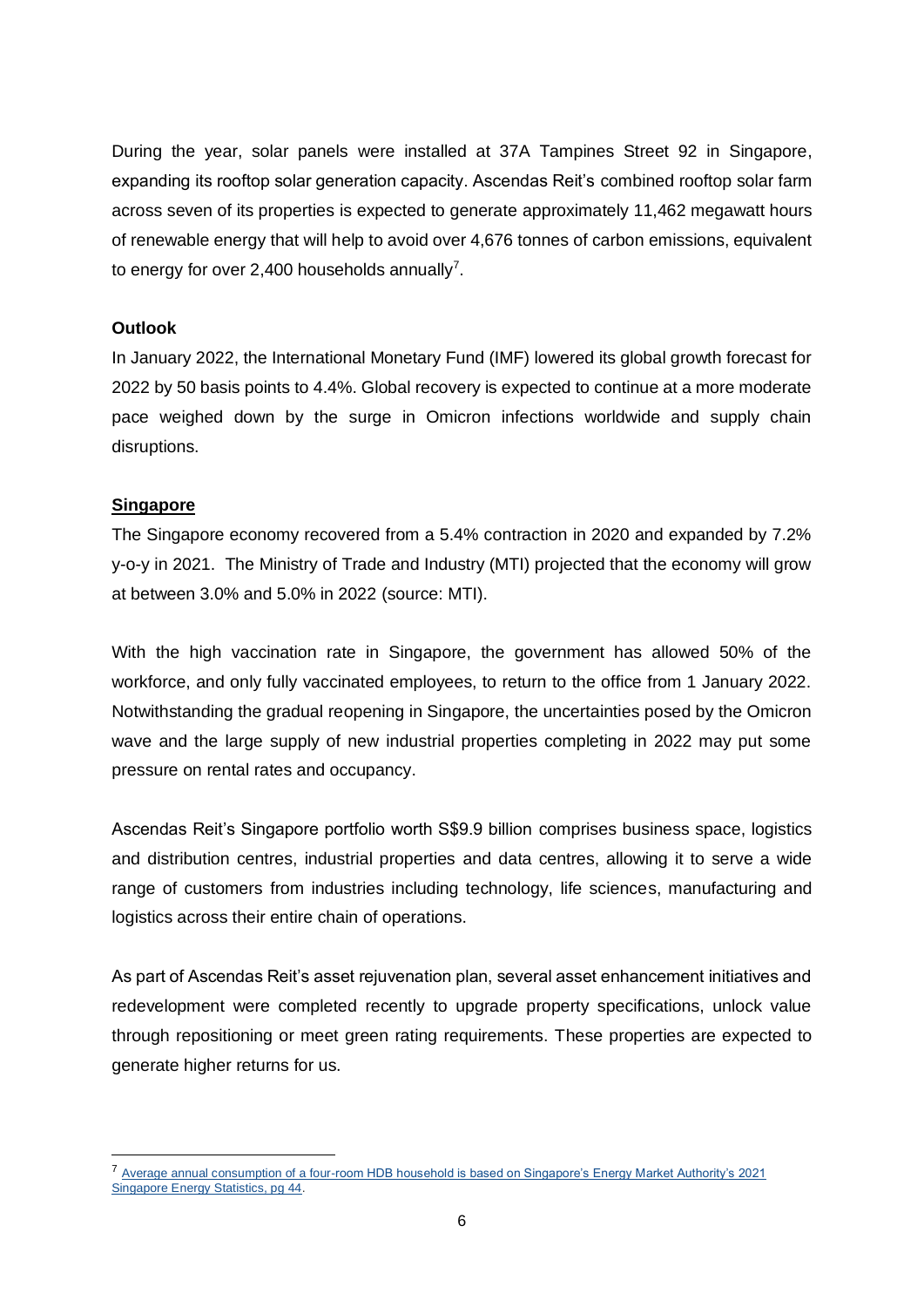#### **Australia**

In 3Q 2021, the Australian economy grew 3.9% y-o-y but contracted 1.9% q-o-q. Household spending declined 4.8% q-o-q as a result of further lockdowns across New South Wales, Victoria and the Australian Capital Territory to reduce the spread of the Delta variant (source: Australian Bureau of Statistics).

Whilst the lockdowns and restrictions have largely been lifted at the end of 2021, some measures were re-introduced in early 2022 to combat the growing number of Omicron cases. The IMF projected the Australian economy to achieve a GDP growth of 4.1% in 2022.

Two new logistics properties, Lot 7 Kiora Crescent in Sydney and 500 Green Road in Brisbane, are expected to complete in 1Q 2022 for S\$90.2 million. In 4Q 2022, MQX4, Ascendas Reit's new suburban office in Sydney, is expected to complete, which will expand its footprint within the Macquarie Park innovation district. Total investment properties in Australia is expected to grow to S\$2.6 billion after including these properties.

With average rent escalations of approximately 3% per annum, the Australian portfolio provides a stable income stream for Ascendas Reit.

#### **United States (USA)**

In 2021, the USA economy grew 5.7% y-o-y compared to a 3.4% y-o-y contraction in 2020. Consumer spending helped support GDP growth in 4Q 2021 which rose 6.9% q-o-q compared to the 2.3% increase in 3Q 2021 (source: US Bureau of Economic Analysis). GDP is expected to expand by 4.0% in 2022 (source: IMF).

The newly acquired portfolio of logistics properties in Kansas City achieved 100% occupancy, an improvement from 92.6% when the acquisition was completed in November 2021. The logistics portfolio is expected to remain resilient amidst the low vacancy rate of 4.7% (source: Newmark Zimmer, 4Q 2021) and strong demand for logistics space in the market.

As companies continue to re-evaluate their real estate footprint, leasing activity for some business space properties is expected to remain slow. Nevertheless, the performance of Ascendas Reit's USA portfolio is underpinned by a long WALE of 4.4 years and a high proportion of leases with rent escalation clauses of between 2.5% and 4.0% per annum.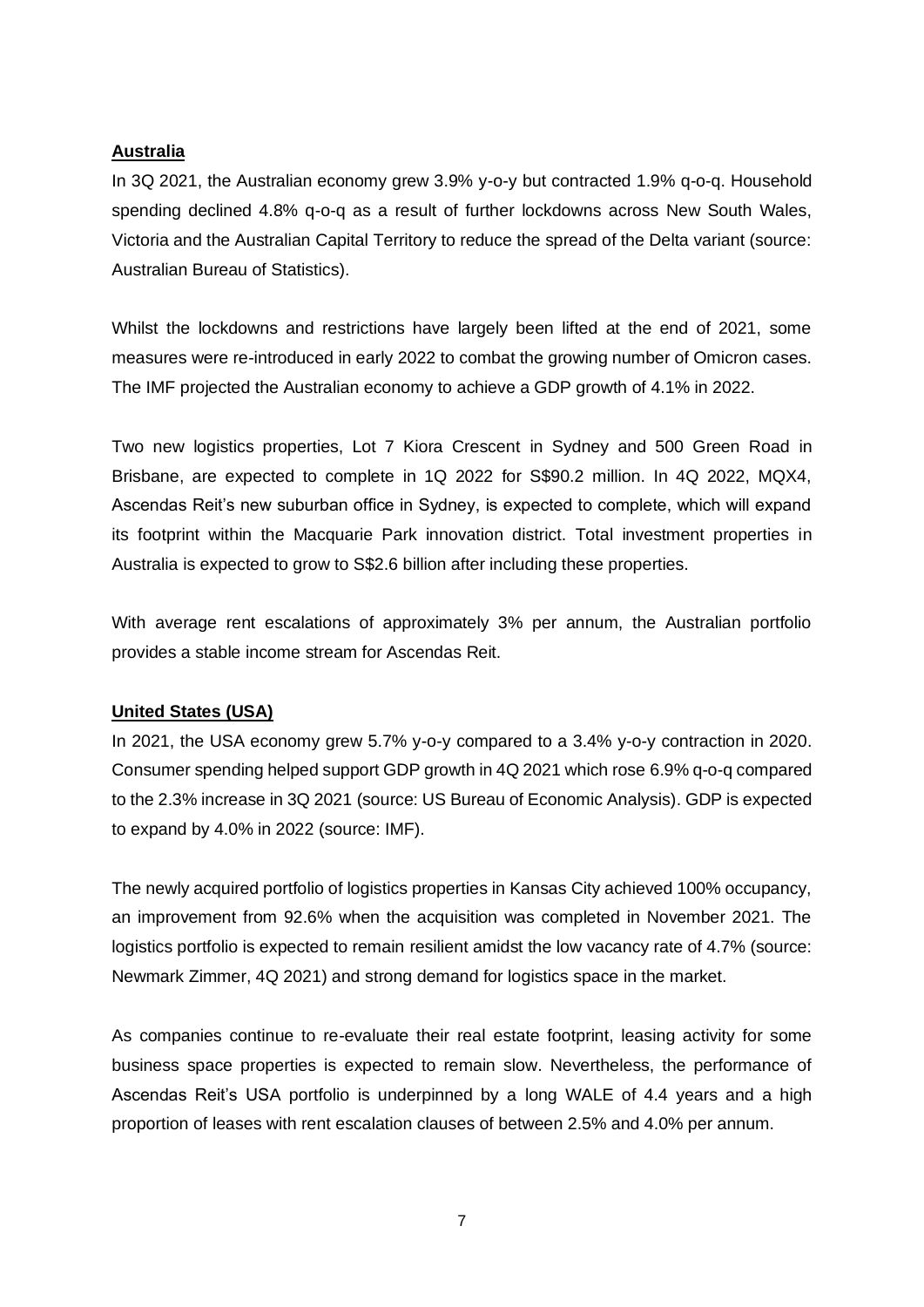# **United Kingdom (UK) / Europe**

UK's GDP rose 6.8% y-o-y and 1.1% q-o-q in 3Q 2021. Q4 2021 GDP is anticipated to either reach or surpass its pre-coronavirus level (Q4 2019) (source: Office for National Statistics). UK's economy is projected to deliver a growth of 4.7% in 2022 (source: IMF).

The economies of Western Europe have largely rebounded from the COVID 19 disruptions, with France's 2021 economic growth strongest in 52 years at 7% (source: The National Institute of Statistics and Economic Studies of France) and the European Commission forecasting GDP growth for the Netherlands in 2021 coming in at about 4%.

In the UK/Europe, Ascendas Reit doubled its assets under management to S\$1.8 billion in FY2021 after the acquisition of 11 European data centres. The portfolio has a long WALE of 5.7 years and is poised to benefit from the strong e-commerce adoption and digitalisation of activities.

# **Conclusion**

The trajectory and future impact of the pandemic remains unpredictable. However, we believe the demand for our asset classes will remain healthy. The Manager will continue to exercise prudence, maintain a strong balance sheet and proactively manage its S\$16.3 billion portfolio to deliver sustainable returns for its Unitholders.

- End –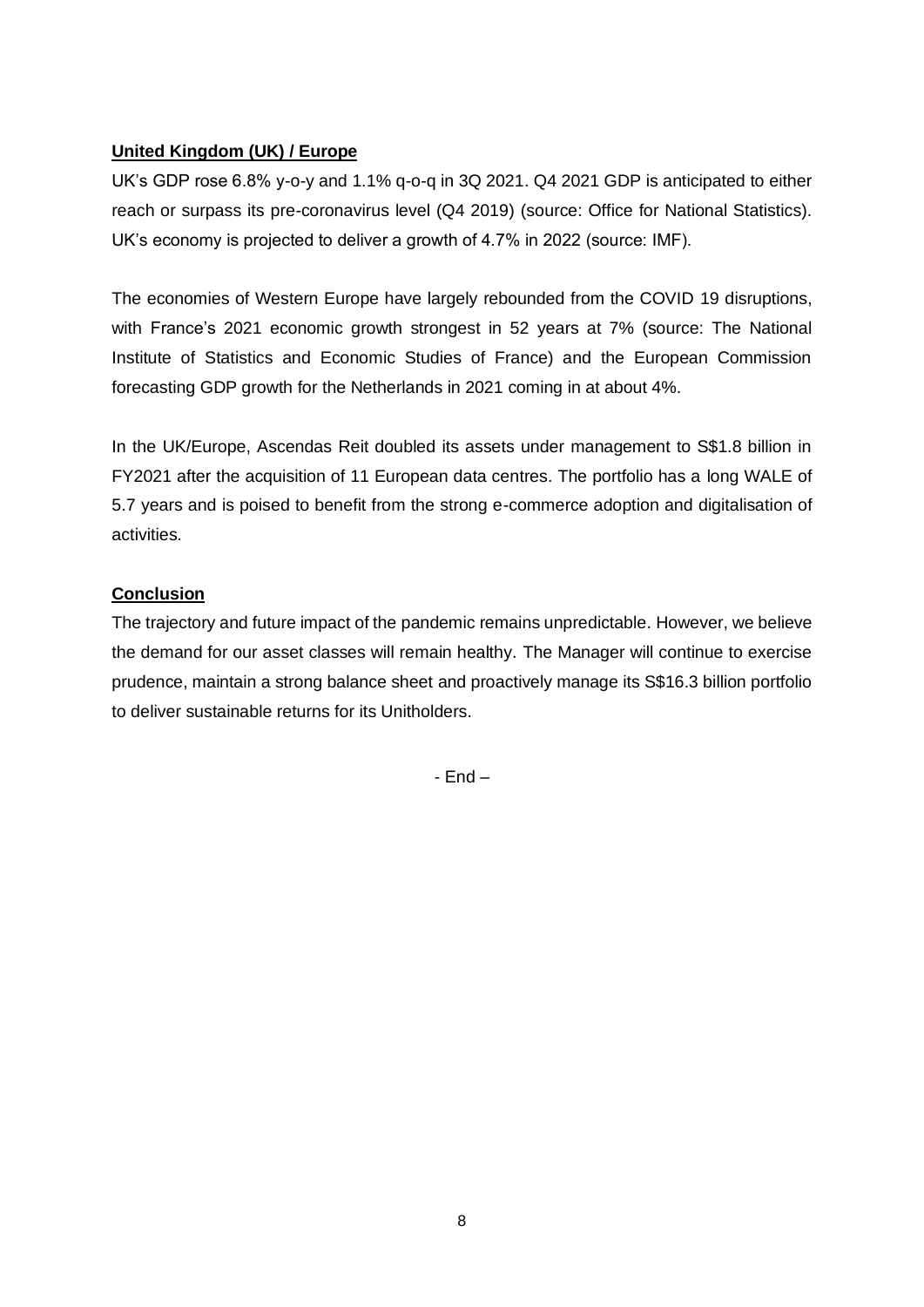#### **About Ascendas Real Estate Investment Trust [\(www.ascendas-reit.com\)](file://///Ascnas02/streits01/06_InvestorRelation/02_Public/Results%20announcement_WIP/Qtr%20ended%2030%20Jun%202019/www.ascendas-reit.com)**

Ascendas Real Estate Investment Trust (Ascendas Reit) is Singapore's first and largest listed business space and industrial real estate investment trust. It was listed on the Singapore Exchange Securities Trading Limited (SGX-ST) in November 2002.

As at 31 December 2021, Ascendas Reit's investment properties under management stood at S\$16.3 billion. The portfolio comprises 220 properties across the developed markets of Singapore, Australia, the United States and the United Kingdom/Europe. Ascendas Reit's portfolio includes business spaces, logistics & distribution centres, industrial properties and data centres.

These properties house a tenant base of more than 1,570 international and local companies from a wide range of industries and activities, including research and development, life sciences, information technology, engineering, light manufacturing, logistics service providers, electronics, telecommunications, manufacturing services and backroom office support in service industries. Major tenants include Singtel, Stripe, DSO National Laboratories, SEA Group, Pinterest, DBS, CareFusion, Citibank, Equinix and J.P. Morgan.

Ascendas Reit is listed in several indices. These include the FTSE Straits Times Index, the Morgan Stanley Capital International, Inc (MSCI) Index, the European Public Real Estate Association/National Association of Real Estate Investment Trusts (EPRA/NAREIT) Global Real Estate Index and Global Property Research (GPR) Asia 250. Ascendas Reit has an issuer rating of 'A3' by Moody's Investors Service.

Ascendas Reit is managed by Ascendas Funds Management (S) Limited, a wholly owned subsidiary of CapitaLand Investment Limited, a leading global real estate investment manager with a strong Asia foothold.

#### **About CapitaLand Investment Limited (www.capitalandinvest.com)**

Headquartered and listed in Singapore, CapitaLand Investment Limited (CLI) is a leading global real estate investment manager (REIM) with a strong Asia foothold. As at 30 September 2021, CLI had about S\$120.8 billion of real estate assets under management, and about S\$84.3 billion of real estate funds under management (FUM) held via six listed real estate investment trusts and business trusts, and 30 private funds across the Asia-Pacific, Europe and USA. Its diversified real estate asset classes cover integrated developments, retail, office, lodging and new economy sectors such as business parks, industrial, logistics and data centres.

CLI aims to scale its FUM and fee-related earnings through its full stack of investment management and operating capabilities. As the listed investment management business arm of the CapitaLand Group, CLI has access to the development capabilities of and pipeline investment opportunities from CapitaLand's development arm. Being a part of the well-established CapitaLand ecosystem differentiates CLI from other REIMs.

As part of the CapitaLand Group, CLI places sustainability at the core of what it does. As a responsible real estate company, CLI contributes to the environmental and social well-being of the communities where it operates, as it delivers long-term economic value to its stakeholders.

#### **For investor and media queries, please contact:**

Ms Yeow Kit Peng Head, Capital Markets & Investor Relations Ascendas Funds Management (S) Limited Tel: +65 6713 1153 Email: [yeow.kitpeng@capitaland.com](mailto:yeow.kitpeng@capitaland.com)

Ms Wylyn Liu Assistant Vice President, Investor Relations Ascendas Funds Management (S) Limited Tel: +65 6713 1150 Email: [wylyn.liu@capitaland.com](mailto:wylyn.liu@capitaland.com)